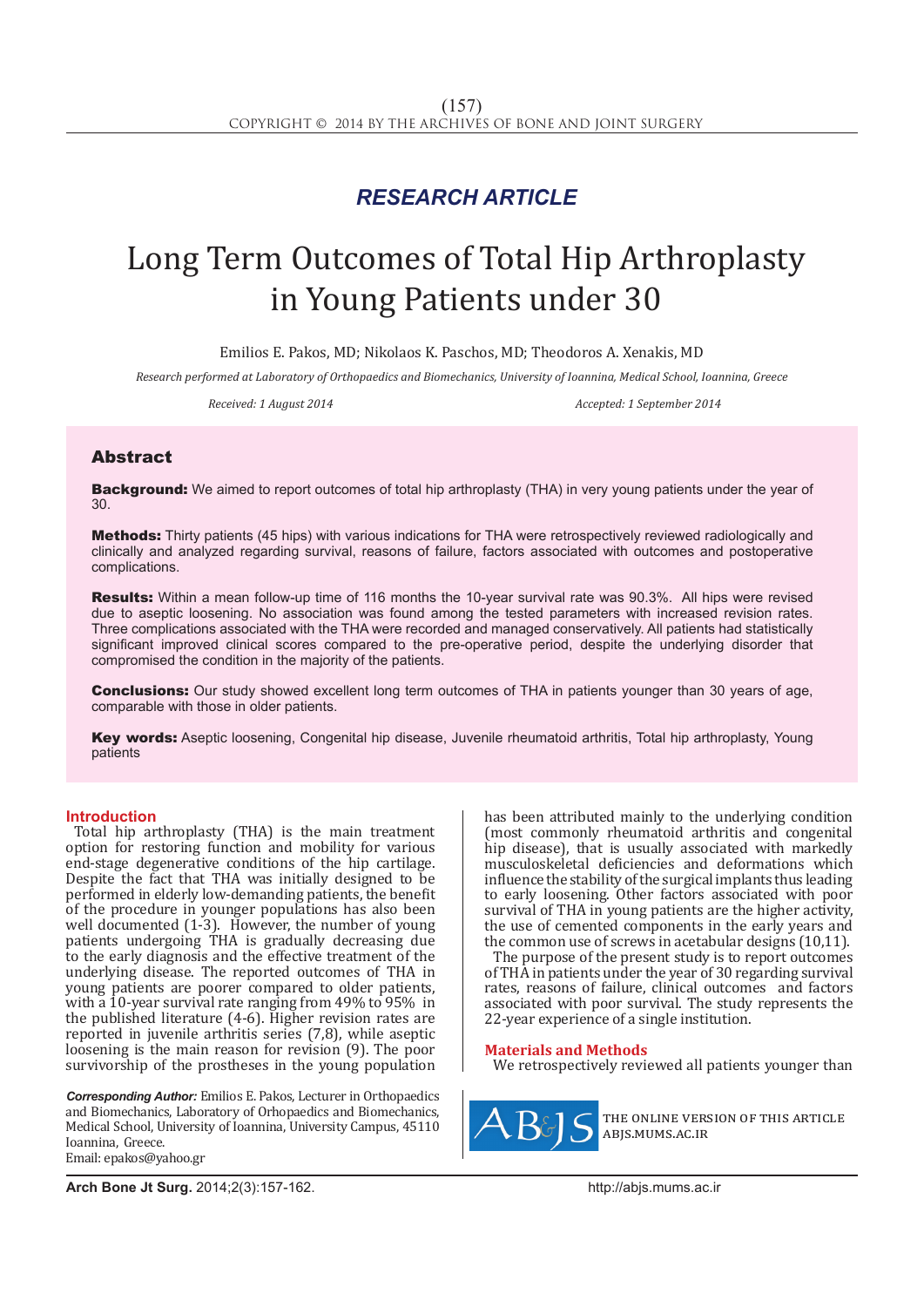**Figure 1. Cementless THA in a male patient with osteonecrosis of the femoral head 12 years postoperatively.**

30 years of age that had primary THA at the Department of Orthopaedic Surgery of University of Ioannina between January 1988 and December 2010 by the senior author (T.X) and at least 2-year follow-up period. No patients had previous surgeries at the hip. Thirty-eight patients were initially considered eligible to be included in the study. Eight patients were eventually excluded from the study due to no follow up data, leaving 30 patients (45 hips) available for analysis. The main indication for THA was juvenile rheumatoid arthritis (19 hips, 42.2%), followed by osteonecrosis of the femoral head (11 hips, 24.4%) (Figure 1) and congenital hip disease (5 hips, 11.1%) (Table 1). Twenty seven THA were performed in female patients. The mean age at the operation was 23.3 years (range 13-29). Twenty –two THAs were right sided.

All operations were performed at the Department of Orthopaedic Surgery of the University of Ioannina under

THE ARCHIVES OF BONE AND JOINT SURGERY. ABJS.MUMS.AC.IR TOTAL HIP ARTHROPLASTY UNDER 30

| Table 1. Indication for total hip arthroplasty in patients in-<br>cluded in the study |         |
|---------------------------------------------------------------------------------------|---------|
| Indication                                                                            | Hips(n) |
| Juvenile Rheumatoid Arthritis                                                         | 19      |
| Osteonecrosis of femoral head                                                         | 11      |
| Congenital hip disease                                                                | 5       |
| Post-traumatic osteoarthritis                                                         | 4       |
| <b>Angylosing Spondylitis</b>                                                         | 1       |
| Septic Arthritis                                                                      | 1       |
| Systemic Lupus Erythematosus                                                          | 1       |
| Osteochondritis                                                                       | 1       |
| Slipped capital femoral epiphysis                                                     |         |

general anesthesia. A posterolateral approach was used in all patients. The median duration of the operation was 90 minutes (range 60-210 minutes). In 6 arthroplasties autologous bone graft was used, consisted of acetabular impaction grafting with morselized bone from the femoral head in 4 hips and a bone block with screw fixation in 2 hips. In 22 hips a ceramic on polyethylene design was used, in 19 hips a metal on polyethylene design, 2 hips a ceramic on ceramic and in 2 a metal on metal (Figure 2). Several types of acetabular components were used (Table 2). Fourteen THAs (31%) required screw fixation of the acetabular component. In 24 hips a ceramic femoral head was used, while in 21 hips the head was metallic. The sizes of the femoral heads were 22 in 19 hips (all metallic), 28 in 20 hips (all but 1 ceramic), 32 in 4 hips 46 in 1 hip and 52 in 1 hip. In the vast majority of the patients, cementless femoral components were used (32 hips, 71%). In five hips additional operations were performed. Two hips had shortening osteotomies due to leg-length discrepancy using LC-DCP Synthes plates (1 supracondylar osteotomy with correction of the varous



**Figure 2. 23-year old patient with secondary osteonecrosis of the femoral head due to hypophysis tumor and a metal on metal THA.**



VOLUME 2. NUMBER 3. SEPTEMBER 2014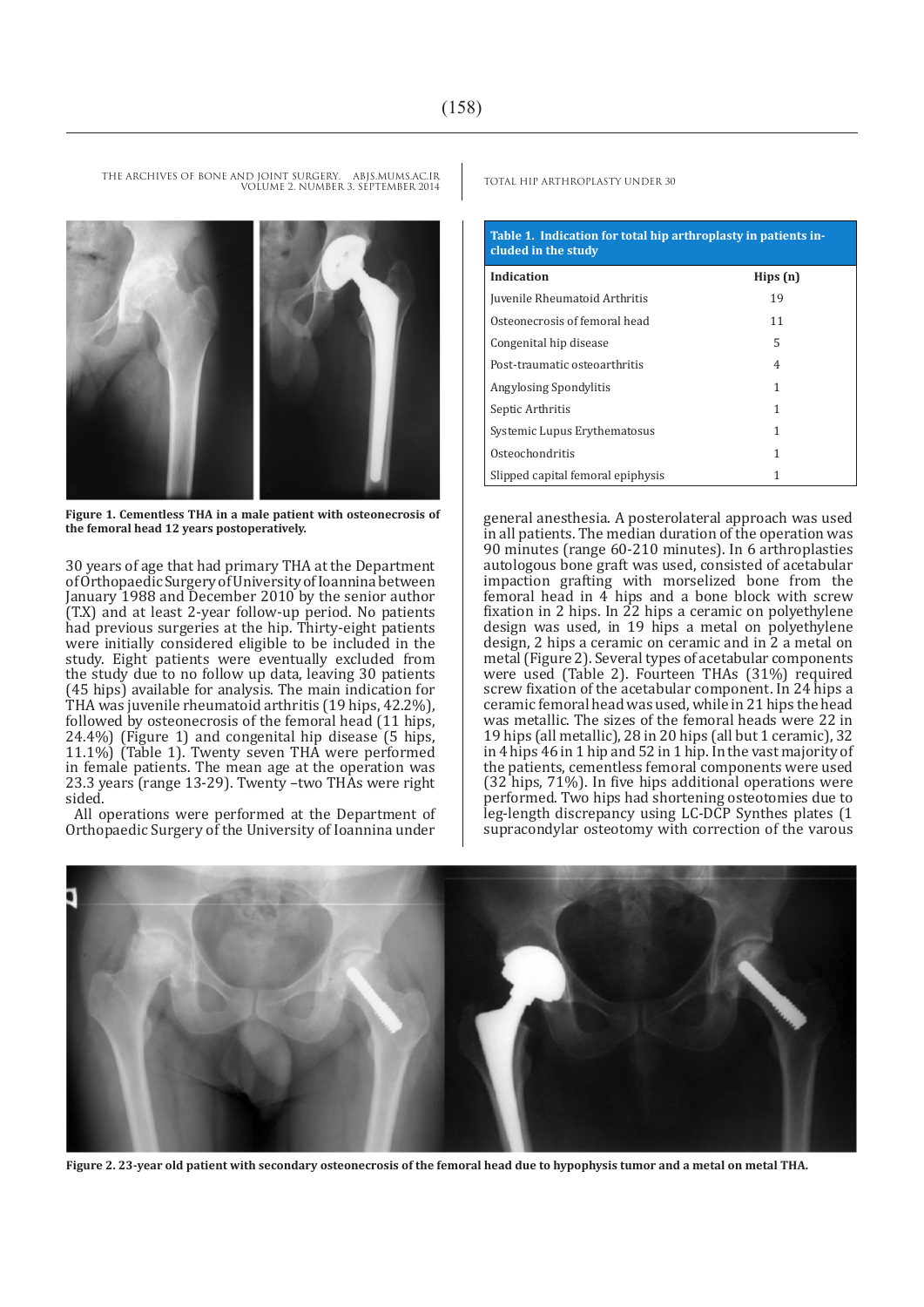

**Figure 3. Female patient with congenital hip disease. The patient had a THA with autologous bone graft consisted of a bone block of the femoral head with screw fixation and a z-type subtrochanteric osteotomy.**

knee deformity and 1 z-type subtrochanteric osteotomy (Figure 3). One hip had a supracondylar osteotomy with an L-plate by Osteo due to varous knee deformity. Finally, two hips had trochanteric osteotomies with wire fixation, due to excessive trochander deformity for the restoration of the hip anatomy and biomechanics.

A standard closed-suction was used that was removed on the second postoperative day. Postoperatively all patients received anticoangulation therapy for 5 weeks with low molecular weight heparins in doses according to the body mass index and a 3-day scheme of antibiotic therapy consisted of second generation cephalosporin that began the night before surgery . All patients followed the same rehabilitation program. They were mobilized at the second postoperative day with use of 2 crunches and partial weight-bearing. Full weight bearing was allowed 2 to 3 months postroperatively, individualized according to the case. No patient underwent intensive physiotherapy.

All patients were assessed clinically and radiologically<br>preoperatively and postoperatively. The clinical preoperatively and postoperatively. The assessment was performed using the Merle d'Aubigne score the day before the operation and at 1 year from the operation (12). The Merle d' Aubigne score evaluates

| <b>Table 2.</b> Types of acetabular implant |              |
|---------------------------------------------|--------------|
| Acetabular implant                          | Hips $(\% )$ |
| Zimmer Hedrocel®                            | 16 (35.5%)   |
| Stryker OmniFit® EON®                       | 12 (26.7%)   |
| Stryker Secur-Fit®                          | $4(8.9\%)$   |
| <b>CST</b>                                  | $4(8.9\%)$   |
| Symbios Centroid Hilock®                    | $3(6.7\%)$   |
| Zimmer Durom®                               | $2(4.4\%)$   |
| Other                                       | $4(8.9\%)$   |

pain, gait and mobility, on a scale of 1 to 6 for each item. Eighteen points indicate an excellent result, fifteen to seventeen indicate a good result and twelve to fourteen a fair result. Scores less than twelve points represent poor results. The radiological assessment of the patients was performed preoperatively and postoperatively immediately after the operation, at 6 weeks, 3 months, 6 months, 1 year and annually thereafter.

Two independent investigators reviewed the clinical records and the serial x-rays and reached consensus on all patients. All complications were recorded (intraoperative, immediate postoperative and late). Patients were evaluated for the development of heterotopic ossification at 6 months from the operation, using the Brooker scoring system (13).

The Kaplan Meier method was used to evaluate the survivorship of the whole group (14). Primary end-point was the revision of any the two components for any reason. Secondary end-points were clinical improvement of the patients as expressed by the Merle-D'Aubigne score and any type of complication during the postoperative period. A t-test for independent samples was performed to evaluate differences between the pre-operative and postoperative scores. A logistic regression analysis was used to evaluate parameters associated with increased risk for revision surgery, such as age, sex, indication for arthroplasty, gender, type of prosthesis (cemented or cementless), type of femoral head (ceramic or metal), use of screws and use of bone graft. *P*-values <0.5 were considered statistically significant: all *P*-values were two-tailed. All statistical analyses were performed using the Statistical Package of Social Sciences (SPSS 21.0, Chicago, IL, USA).

#### **Results**

Thirty patients (45 hips) were available for the analysis. The mean patient follow up was 116 months (range 24- 255 months). One patient had a small non displayed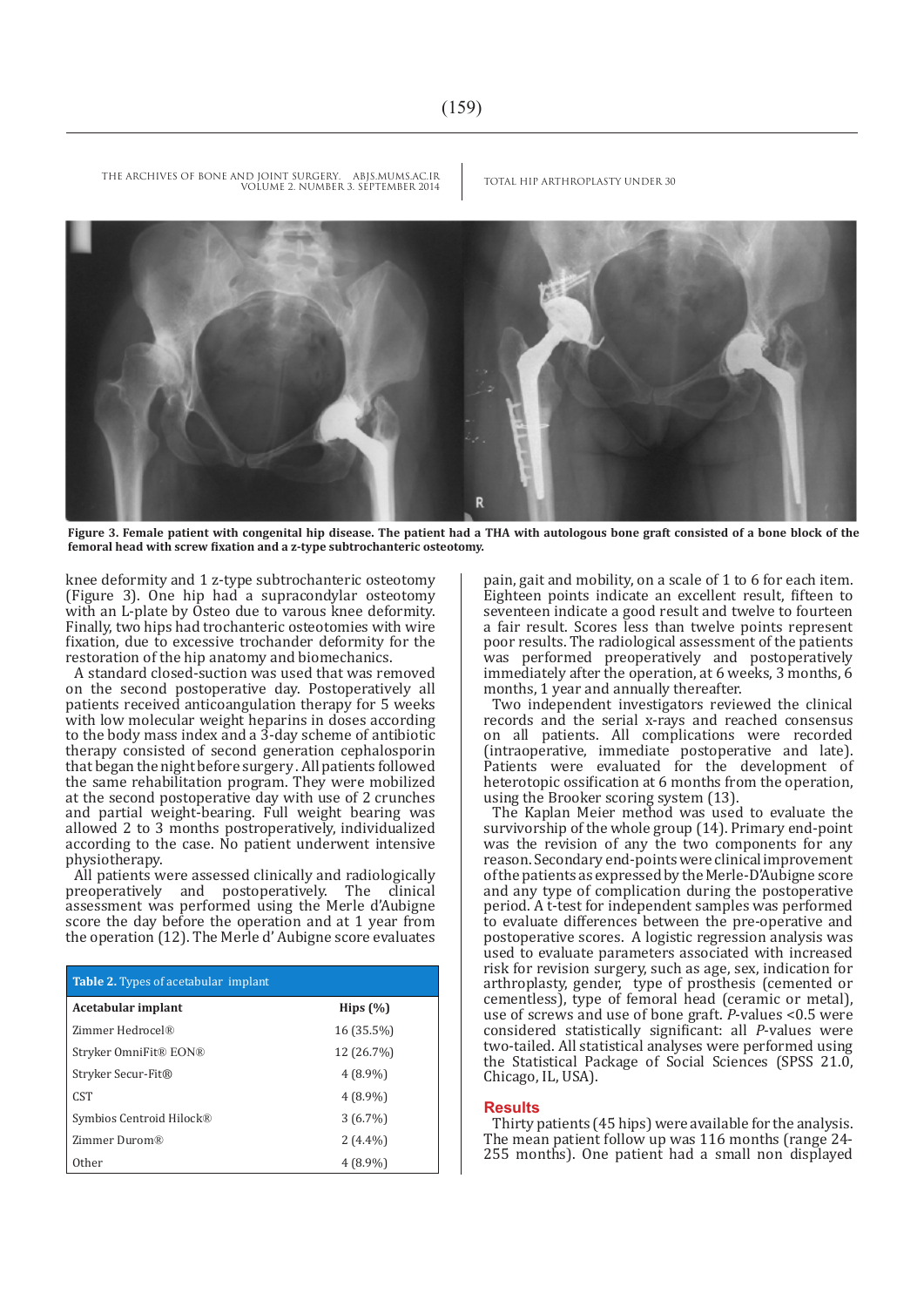fracture (fissure fracture) of the central part of the lesser trochanter intraoperatively, that was managed with wire fixation. No other intra-operative complications were recorded. No patient developed any immediate postoperative complication during the hospitalization. One patient had traumatic hip dislocation at 1 month after the operation that was managed with close reduction. Two patients developed heterotopic ossification of Brooker 2 and 3 at 6 months from the operation. One patient with osteonecrosis due to combined sickle cell disease and b-thalassemia developed septic arthritis of the ipsilateral knee at 1 year from the operation that was managed with arthroscopic lavage and antibiotic therapy. Finally, 1 patient with juvenile rheumatoid arthritis had an ipsilateral Pilon's fracture, managed with internal fixation. Two patients with combined sickle cell disease and b-thalassemia died during the followup period; a male patient died from disease at 3 years from the operation and a female patient with bilateral THAs died from pulmonary infection at 16 years from the operation. Both patients had no indication of aseptic loosening in the last clinical and radiological evaluation.

Eleven THAs were revised during the follow up period (24.4%, 95% CI 12.9%-39.5%). All hips were revised due to aseptic loosening. Eight patients had aseptic loosening of the acetabular component, 2 hips had polyethylene wear and 1 hip had aseptic loosening of the femoral component. Among the 8 patients with loosening of the acetabular component, in 3 patients this was combined with polyethylene wear. The mean time to revision surgery was 139 months (range 96-255 months). The 10-year survival rate was 90.3% (95% CI 73.5%- 97.9%) (Figure 1).

No parameter was found to be associated with increased risk for revision surgery including age (*P*=0.13), sex (*P*=0.80), use of graft (*P*=0.44), use of cement (*P*=0.59), use of screws  $(\bar{P}=0.39)$ , head size  $(P=0.85)$  and head type (*P*=0.84).

Twenty-eight patients (42 hips) had available preoperative and postoperative clinical evaluation with the Merle d'Aubigne score. In 2 patients the clinical evaluation was impossible due to the multifocal localization of the underlying disease. The mean preoperative score was 7. 24 (SD 2.61) and the mean postoperative score at 1-year from the operation was 16.67 (SD 1.76). The mean difference was highly statistically significant (*P*<0.001).

#### **Discussion**

The present study represents a 22-year of experience of a single institution regarding THAs performed in very young patients under the year of 30. The hips included in this study showed high survival rates with a 10-year survival of 90%, the highest among similar studies in the published literature. Aseptic loosening was the only reason for revision. Despite the fact that the study included several patients with abnormal hip anatomy (poor bone stock and musculoskeletal deformities), as well as a variety of serious multifocal medical problems from the underlying disease that seriously compromised the restoration of the hip biomechanics and the normal

mobilization of the patients, the survival rates were comparable to those reported on older less demanding patients with fewer technical requirements (15-19). Moreover, a few serious complications directly related to the arthroplasty were recorded (3 hips, 6.7%). No association was found among the tested parameters with increased revision rates. All patients had statistically significant improved clinical scores compared to the pre-operative period, although the mean postoperative clinical score was not excellent rendered by the multiple joint involvement due to the underlying disorder.

The indications of THA in very young patients differ from those in older patients and involve several end stage degenerative hip diseases as a result of an underlying systematic condition in the majority of the cases. Juvenile rheumatoid arthritis is the most common disorder for THA in the young population, in the published literature (20-24). However, the introduction of modern disease modifying drugs for the treatment of rheumatoid arthritis during the last years, such as tumor necrosis factor-alpha inhibitors has lead to a significant decrease of very young patients that undergo THAs that reach nearly 50% in reported series (9, 25). Other indications for THA include the osteonecrosis of the femoral head (5,6,9), the congenital hip disease (5,6,9), the posttraumatic osteoarthritis (5,6,9), the slipped capital femoral epiphysis (9,26), inflammatory conditions such as angylosing spondylitis, systemic lupus erythematosus, psoriatic arthritis and Crohn's disease and others (5,9). A recent systematic review of the literature showed that THAs performed after 1988 were less likely to be performed for juvenile rheumatoid arthritis than earlier procedures (9). Before 1988 juvenile rheumatoid arthritis was the commonest indication for THA in the young population (49.5%), while after 1988 the predominant indication was avascular necrosis  $(34.8\%)$  (9). The same study also showed a trend towards cementless fixation in the recent years, as well as a significant decrease in revision rates.

A few studies have reported on outcomes of THAs performed in young populations under the year of 30. The reported survival rates in the published literature range from  $49\%$  to  $95\%$   $(4-6,27)$ . In all studies aseptic loosening was the main reason for revision. Unfortunately, the vast majority of the published studies are small case series that report on short-term outcomes of THAs (3,28,29). A large multicenter study by Girard et al with 896 patients evaluated factors influencing the revision rate of THAs performed in patients younger than 30 years (30). Four factors independently influenced the rate of revision; the use of hard-on-soft bearings (Odds Ratio 3.42), younger ages at the time of primary THA (Odds Ratio 1.14), more than two previous surgeries (Odds Ratio 5.41) and at least one dislocation after the primary THA (Odds ratio 3.98).

The present study is limited by several factors. First of all it is a retrospective evaluation with limited sample size that influence reliable survivorship analyses and preclude evidence-based subgroup analyses for the identification of risk factors for implant survival. However, this was inevitable taking into account the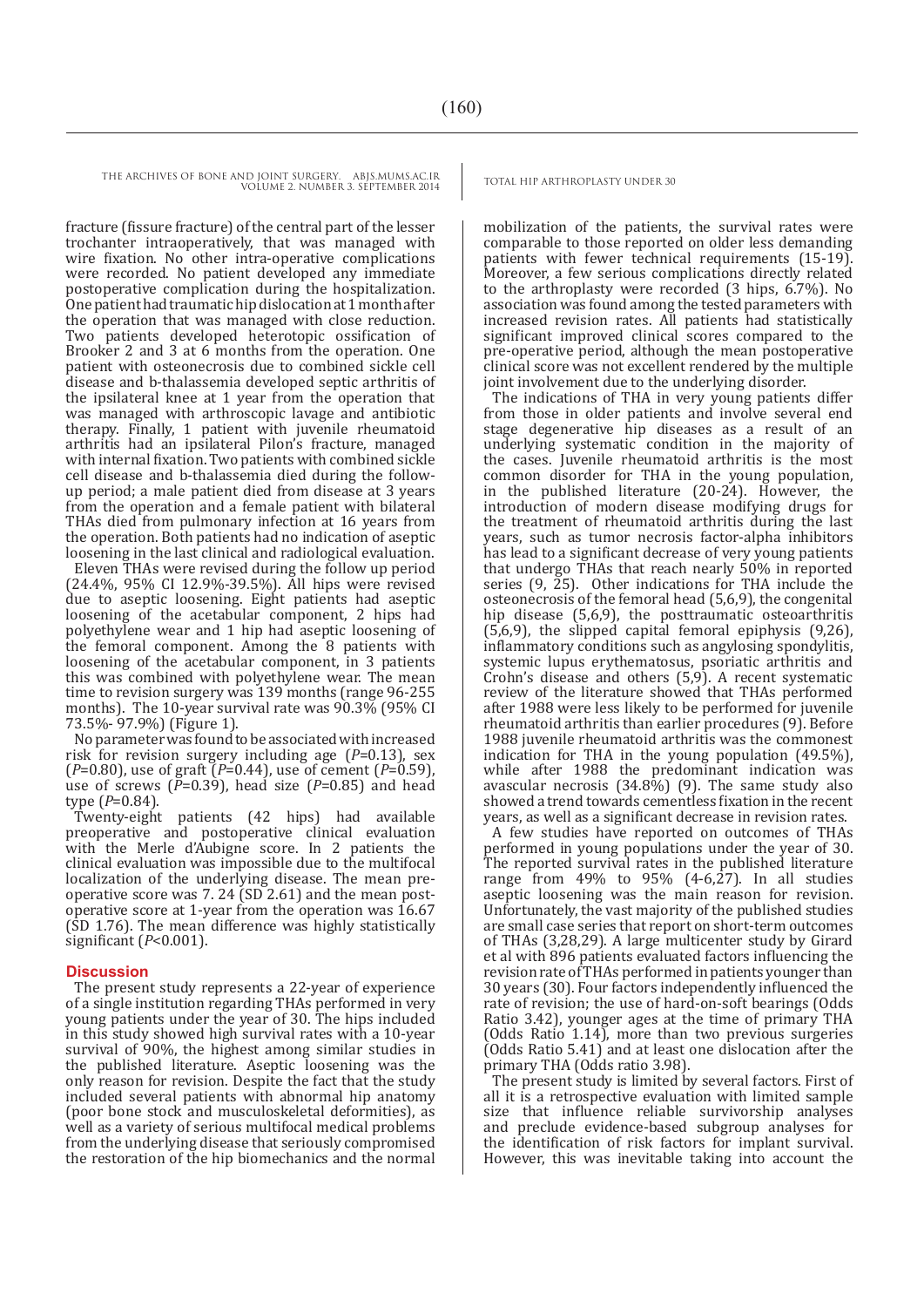fact that THAs in populations under 30 are not common and have a decreasing trend over the years. Moreover, the heterogeneity of included patients regarding the indication for THA and the type of THA was remarkable as in the majority of the published studies. Both of them could influence the short and long- term outcomes. Our study had one the longest follow up periods among the published literature (approximately 10 year mean follow up), however some patients were not followed in the long-term that is necessary to assess implant longevity in this patient population. Finally, the present study did not perform any radiological analysis that could identify early signs of prosthesis loosening (radiolucent lines and prosthesis migration), due to the lack of radiological data in some patients after the first postoperative year.

THA in the young is a challenging problem. Our study showed excellent long term outcomes of THA in patients younger than 30 years of age. Despite the fact that approximately half of the patients included in our study had juvenile rheumatoid arthritis (known to

1. Springer BD, Connelly SE, Odum SM, Fehring TK, Griffin WL, Mason JB, et al. Cementless femoral components in young patients: review and metaanalysis of total hip arthroplasty and hip resurfacing. J Arthroplasty. 2009; 24(6): 2–8.

- 2. Torchia ME, Klassen RA, Bianco AJ. Total hip arthroplasty with cement in patients less than twenty years old. Long-term results. J Bone Joint Surg Am. 1996; 78(7):995-1003.
- 3. Finkbone PR, Severson EP, Cabanela ME, Trousdale RT. Ceramic-on-ceramic total hip arthroplasty in patients younger than 20 years. J Arthroplasty. 2012; 27(2): 213–9.
- 4. Wangen H, Lereim P, Holm I, Gunderson R, Reikeras O. Hip arthroplasty in patients younger than 30 years: excellent ten to 16-year follow-up results with a HA-coated stem. Int Orthop. 2008; 32(2): 203–8.
- 5. Busch V, Klarenbeek R, Slooff T, Schreurs BW, Gardeniers J. Cemented hip designs are a reasonable option in young patients. Clin Orthop Relat Res. 2010; 468(12): 3214-20.
- 6. Engesæter LB, Engesæter IØ, Fenstad AM, Havelin LI, Kärrholm J, Garellick G, et al. Low revision rate after total hip arthroplasty in patients with pediatric hip diseases. Acta Orthop. 2012; 83(5): 436-41.
- 7. Chmell MJ, Scott RD, Thomas WH, Sledge CB. Total hip arthroplasty with cement for juvenile rheumatoid arthritis. Results at a minimum of ten years in patients less than thirty years old. J Bone Joint Surg Am. 1997; 79(1): 44-52.

be associated with decreased survivorship rates), we had 90% 10-year survival in THAs. The establishment of prospective designs with homogenous populations regarding indications and types of arthroplasty should be the future goal. The advances in prosthetic component design render the evaluation of modern uncemented alternative bearing implants such as ceramic on ceramic implants in the long term.

Emilios E. Pakos MD Nikolaos K. Paschos MD Theodoros A. Xenakis MD Laboratory of Orthopaedics and Biomechanics, University of Ioannina, Medical School, Ioannina, Greece

#### **References**

- 8. Haber D, Goodman SB. Total hip arthroplasty in juvenile chronic arthritis: a consecutive series. J Arthroplasty. 1998; 13(3): 259–65.
- 9. Adelani MA, Keeney JA, Palisch A, Fowler SA, Clohisy JC. Has total hip arthroplasty in patients 30 years or younger improved? A systematic review. Clin Orthop Relat Res. 2013; 471(8): 2595-601.
- 10. Clohisy JC, Oryhon JM, Seyler TM, Wells CW, Liu SS, Callaghan JJ, et al. Function and fixation of total hip arthroplasty in patients 25 years of age or younger. Clin Orthop Relat Res. 2010; 468(12): 3207–13.
- 11. Learmonth ID, Heywood AW, Kaye J, Dall D. Radiological loosening after replacement for juvenile chronic arthritis. J Bone Joint Surg Br. 1989;71(2): 209–12.
- 12. D' Aubigne RM, Postel M. Functional results of hip arthroplasty with acrylic prosthesis. J Bone Joint Surg Am. 1954; 36(3): 451-75.
- 13. Brooker AF, Bowerman JW, Robinson RA, Riley LH Jr. Ectopic ossification following total hip replacement. Incidence and a method of classification. J Bone Joint Surg Am. 1973; 55(8): 1629-32.
- 14. Kaplan EL, Meier P. Nonparametric estimation from incomplete observations. J Am Stat Assoc. 1958; 53(282): 457-81.
- 15. Hwang KT, Kim YH, Kim YS, Choi IY. Total hip arthroplasty using cementless grit-blasted femoral component: a minimum 10-year follow-up study. J Arthroplasty. 2012; 27(8): 1554-61.
- 16. Lazarinis S, Kärrholm J, Hailer NP. Effects of